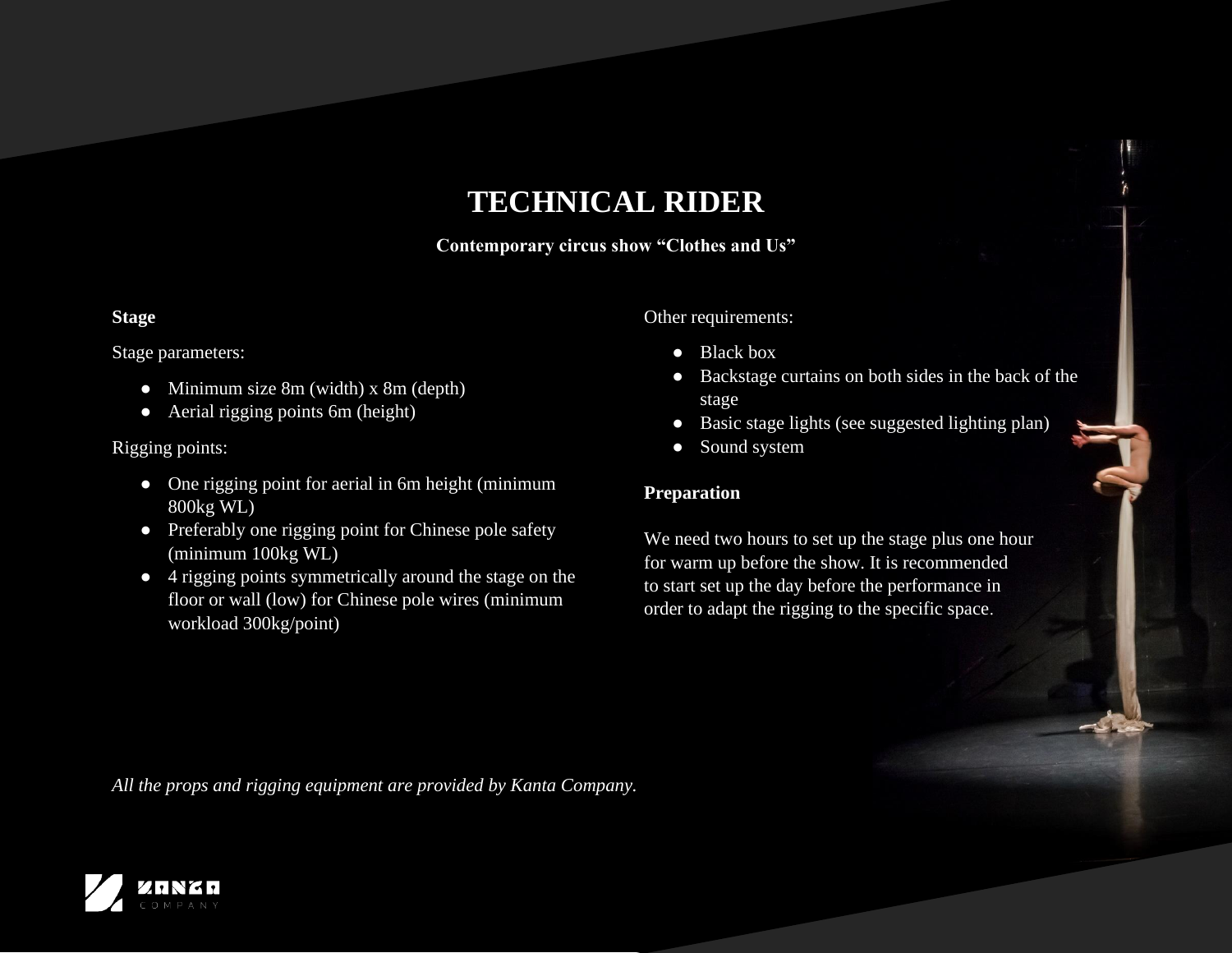*(Example of stage)*



Floor rigging points (300kg)

- Chinse pole wires  $\frac{\partial}{\partial t}$
- Aerial points (minimum 6m height)  $\bullet$
- Point for Chinese pole (optional)
- Backstage curtains